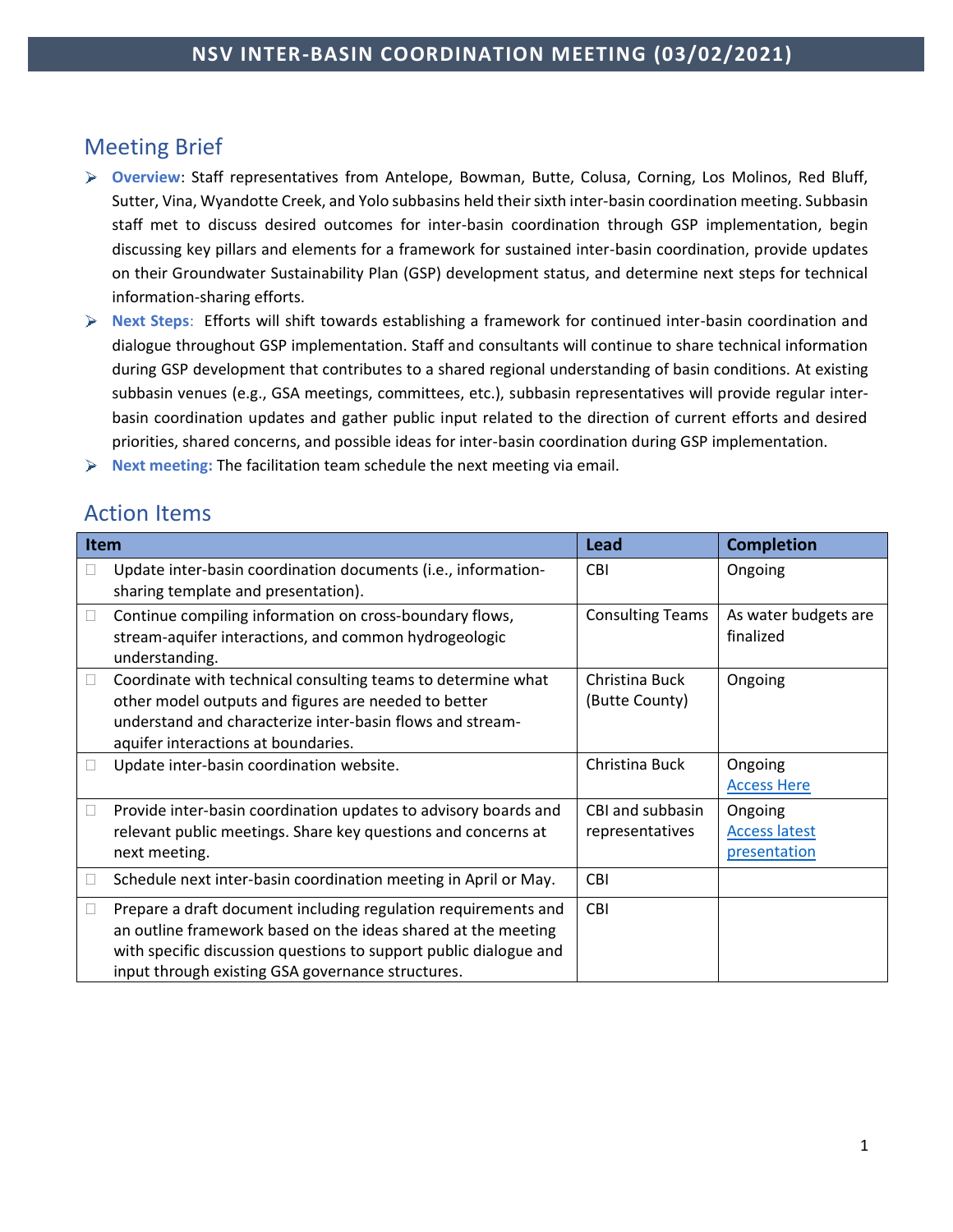## Summary

### **1. Meeting Purpose and Introduction**

This was the sixth meeting of staff to support the Northern Sacramento Valley (NSV) inter-basin coordination effort. The aim of this meeting was to discuss desired outcomes for inter-basin coordination through GSP implementation (beyond January 2022), begin discussing key pillars and elements for a framework for sustained inter-basin coordination, provide updates on their GSP development status, and determine next steps for technical information-sharing efforts.

## **2. Meeting Summary**

Participants asked for more time to review and provide feedback to the previous meeting summary (2/1/21). Further, participants requested at least a week to review future meeting summaries. Lastly, depending on the frequency of meetings, participants would like to consider confirming meeting summaries at subsequent meetings before they are posted to the website.

## **3. Framework and Scope for Inter-basin Coordination**

The facilitation team reviewed outcomes from the previous meeting and original inter-basin coordination priorities based on the regulation requirements outlined in Article 8, § 357.2. Inter-basin Agreements [access [here\]](https://groundwaterexchange.org/wp-content/uploads/2018/07/GSP-Regs-Art-8-Interagency-Agreements.pdf). Moving forward and based on feedback received thus far, the facilitation team proposed focusing on establishing a framework for continued dialogue and inter-basin coordination through GSP implementation. During the meeting, participants had opportunities for personal reflection, small group discussion, and plenary conversation focused on the following themes.

### Desired Outcomes for Inter-basin Coordination

Participants shared desired short term (initial GSP development), mid-term (first 5-year update), and long-term (GSP Implementation) outcomes for inter-basin coordination, which are summarized in the table below.

### Short-Term (GSP Development)

- ✓Complete and submit GSPs in compliance.
- ✓Maintain consistent messaging between the subbasins (outreach & technical).
- $\checkmark$  Manage and align expectations, acknowledging time constraints and capacity limitations.
- $\checkmark$ Identify tangible and achievable outcomes.
- ✓Share and compare technical information as much as possible in the timeframe, and perhaps make refinements.
- ✓Identify discrepancies across technical approaches, before they become a problem in SGMA implementation, as possible
- $\checkmark$  Describe timing and methodology for coordinating on technical evaluation and analysis.
- ✓Coordinate on mutually beneficial PMAs (e.g., monitoring at boundaries), including implementation grant proposals.
- ✓Foster inter-basin relationships among adjacent subbasins (not necessarily at a regional basis but at boundaries).
- ✓Demonstrate coordination efforts so far and draft common language for mid-term and long-term coordination, including what the intention is for specific neighbors (moving forward) and what are the topics of focus.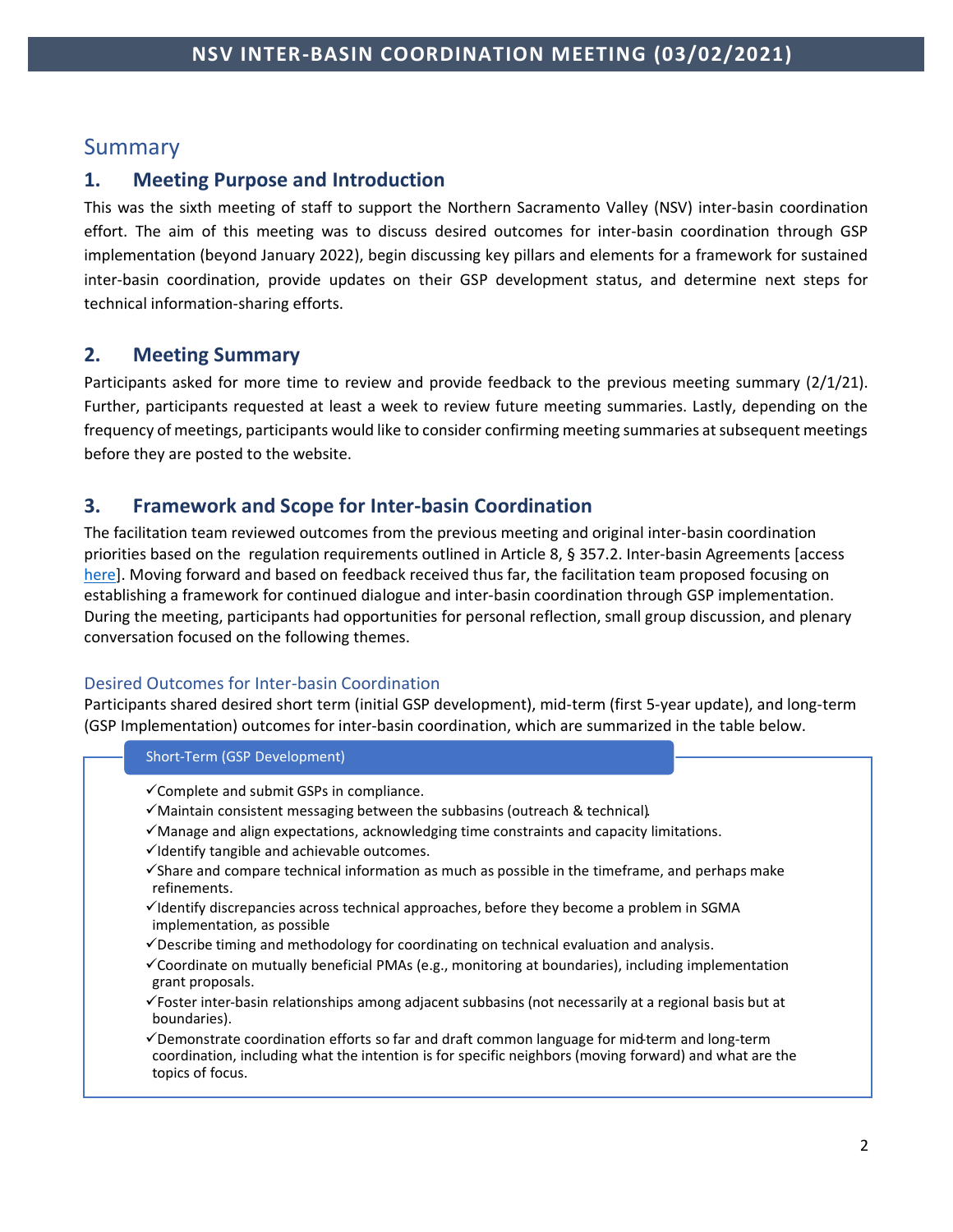#### Mid-term (5-Year Update)

- ✓Maintain consistent messaging between the subbasins (outreach & technical).
- ✓Follow up on GSP submitted to advance specific details related to inter-basin coordination.
- $\checkmark$  Engage in rigorous technical evaluation of GSP, including coordinating on data gaps.
- $\checkmark$ Identify discrepancies across technical approaches, before they become a problem in SGMA implementation.
- $\checkmark$  Coordinate on mutually beneficial PMAs (e.g., monitoring at boundaries), including implementation grant.

#### Long-term

- $\checkmark$ Identify discrepancies across technical approaches, before they become a problem in SGMA implementation.
- $\checkmark$  Maintain consistent messaging between the subbasins (outreach & technical).
- ✓Write down coordination efforts and priorities to maintain consistency and institutional memory among boards, committee members, deision-makers, staff, etc.
- $\checkmark$  Share information and support one another.

### Benefits, Concerns, and Issues for Consideration

Following the discussion on desired outcomes, participants shared their thoughts related to potential benefits of establishing an inter-basin coordination framework, as well as concerns or issues they would like to be considered.

#### *Benefits:*

- Building upon the existing Six County Memorandum of Understanding for coordinated projects and  $\blacksquare$ proposals
- Foster consistency, communication, idea-sharing, and relationship building
- Demonstrate the level of effort and thought invested in inter-basin coordination in the region, for the public and for the Department of Water Resources (DWR)
- **EXECT** Create shared language for the respective GSPs
- Promote regional awareness of shared issues
- Identify discrepancies and resolve problems collaboratively, as early as possible

#### *Concerns or Issues*

- Time and resource limitations  $\blacksquare$
- **GSP** development timelines do not always align
- Existing data gaps
- Public trust, expectations, and engagement, in the current context  $\blacksquare$
- Differences among management practices and priorities: coordinating while acknowledging each subbasin's individuality and governance structures

### Pillars or foundational elements for an inter-basin coordination framework

Participants were divided into smaller groups to brainstorm their initial thoughts related to the pillars or foundational elements for inter-basin coordination. Results are shown in the mind maps below.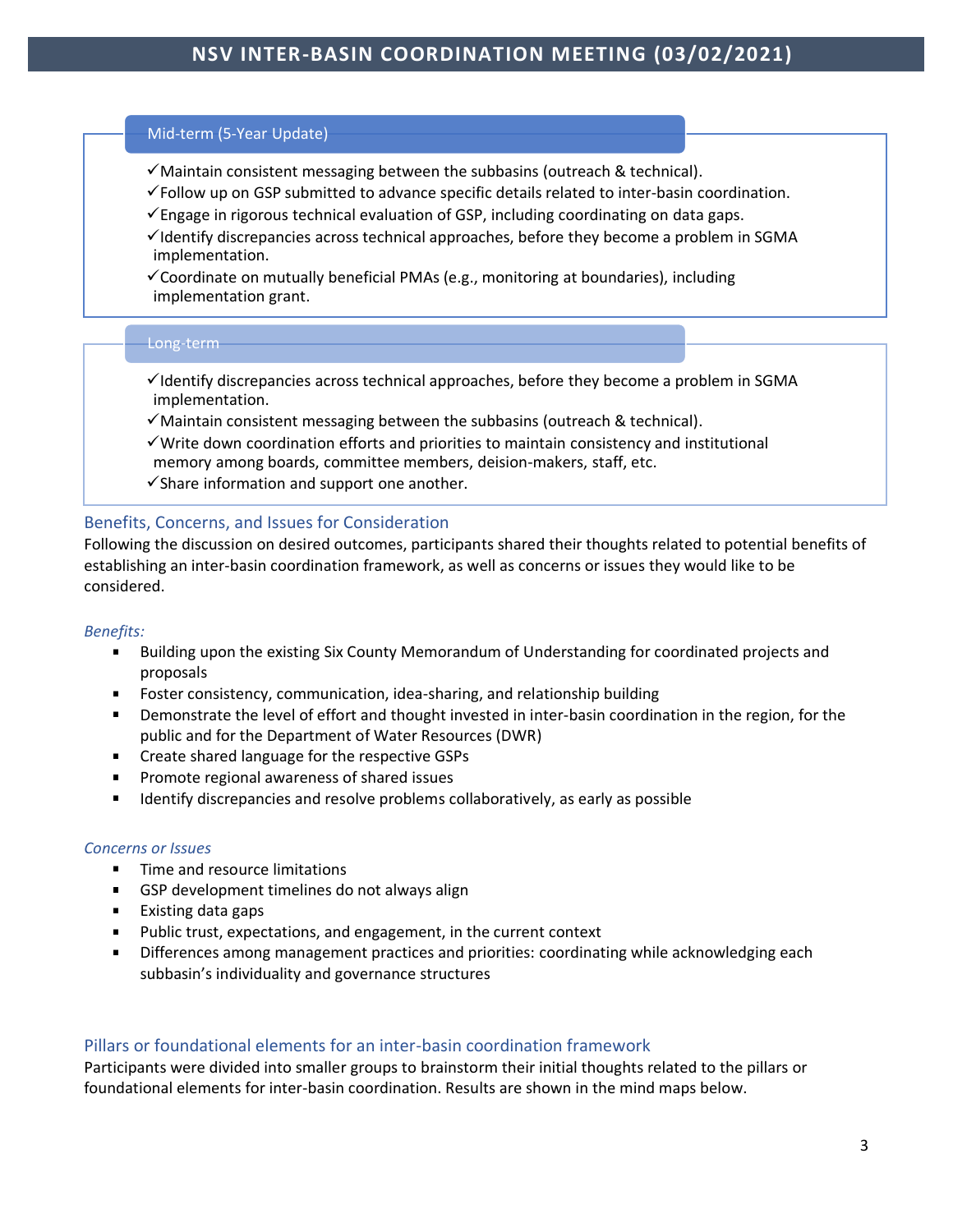# **NSV INTER-BASIN COORDINATION MEETING (03/02/2021)**

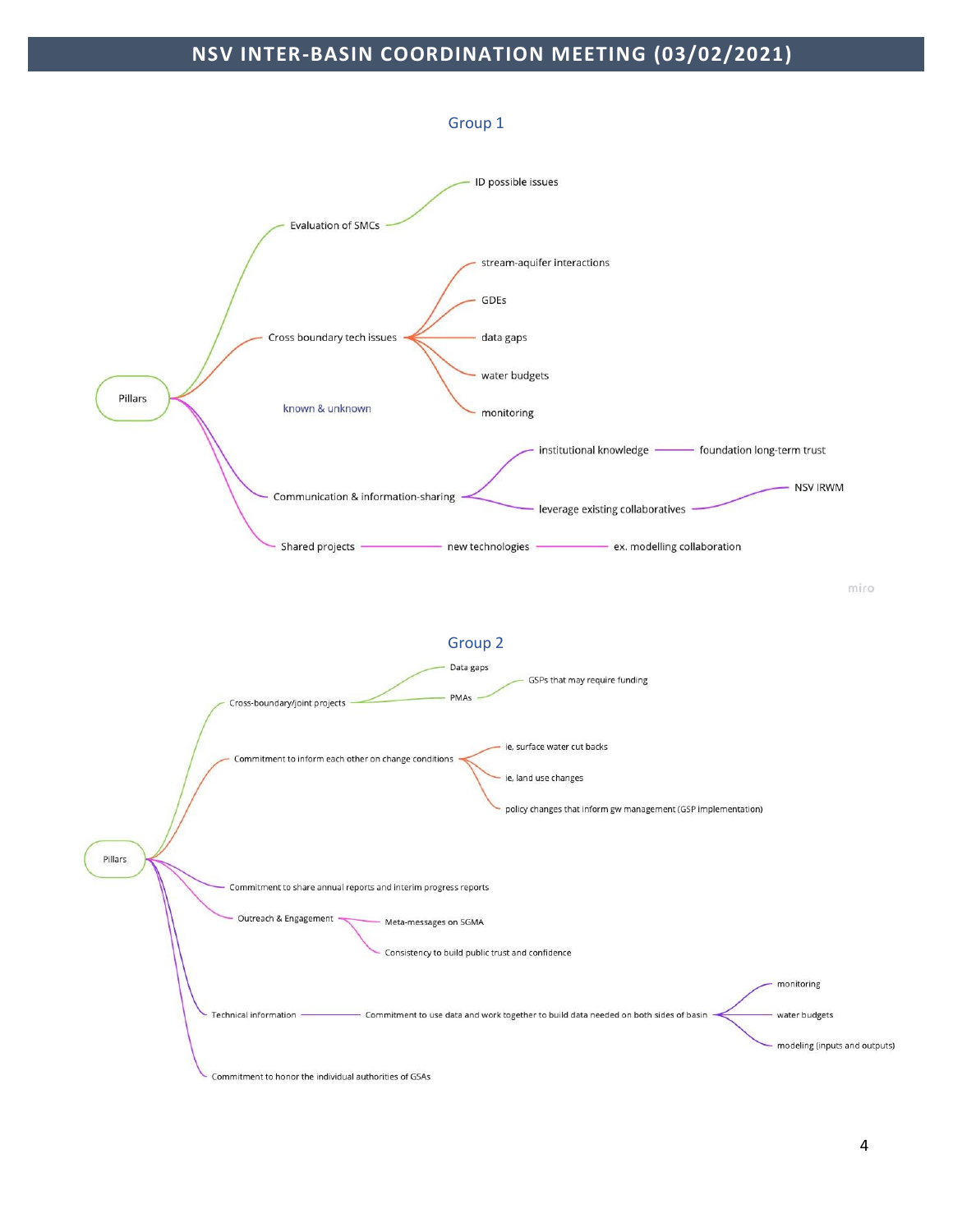### **Outcomes & Next Steps**

- $\blacklozenge$  Representatives concurred to seek input on the framework using existing institutional structures that vary by subbasin. These structures include GSA Boards, Advisory Committees, and Groundwater Commissions, all of which are public venues. Staff would like to move from providing updates towards receiving input from stakeholders on their desired outcomes, priorities, concerns, and ideas related to inter-basin coordination.
- ← Participants suggested moving from a regional focus on coordination towards focusing on adjacent subbasins at specific boundaries.
- $\blacklozenge$  The facilitation team will prepare a draft document including regulation requirements and an outline framework based on the ideas shared at the meeting with specific discussion questions. Staff will meet again in May and then gather input at their respective public venues.

## **4. Technical Information Sharing**

The group reflected on next steps and timing for short-term technical information-sharing efforts to support GSP development, which include information from the basin setting chapters (including water budgets), Sustainable Management Criteria (SMC), Monitoring Networks, and Projects and Management Actions (PMAs). Staff shared consultants are largely doing technical coordination on their own.

Given current time and resource constraints, the group acknowledged they had set unrealistic expectations related to the ability to share, compare, and analyze technical information across subbasins to identify significant differences in the next few months. While some comparisons of model results will be possible over the next several months, technical teams will probably not have the ability to address discrepancies during initial GSP development. However, the comparisons will provide a foundation for addressing discrepancies after GSP submittal and inform the GSPs' 5 year update.

At a previous meeting, C. Buck (Butte County) had shared the idea of developing a few templates for general comparison (time series of boundary flows and stream-aquifer interaction, contour maps, harvest cross sections from basin setting) and drafting a memo highlighting work done so far, key findings, and next steps. Given existing limitations, participants would like to focus on the information and output of most value to the respective boards. Participants will revisit this conversation during the next meeting.

## **5. GSP Development Status**

For more subbasin specific updates, visit the websites in the table below.

| <b>Subbasin</b>    | <b>Website</b>              |
|--------------------|-----------------------------|
| Antelope           | Website                     |
| <b>Bowman</b>      | Website                     |
| <b>Butte</b>       | Website                     |
| <b>Los Molinos</b> | Website                     |
| <b>Red Bluff</b>   | Website                     |
| Corning            | Website                     |
| Colusa             | Websites (Glenn)   (Colusa) |
| <b>Sutter</b>      | Website                     |
| Vina               | Websites (Vina)   (RCRD)    |